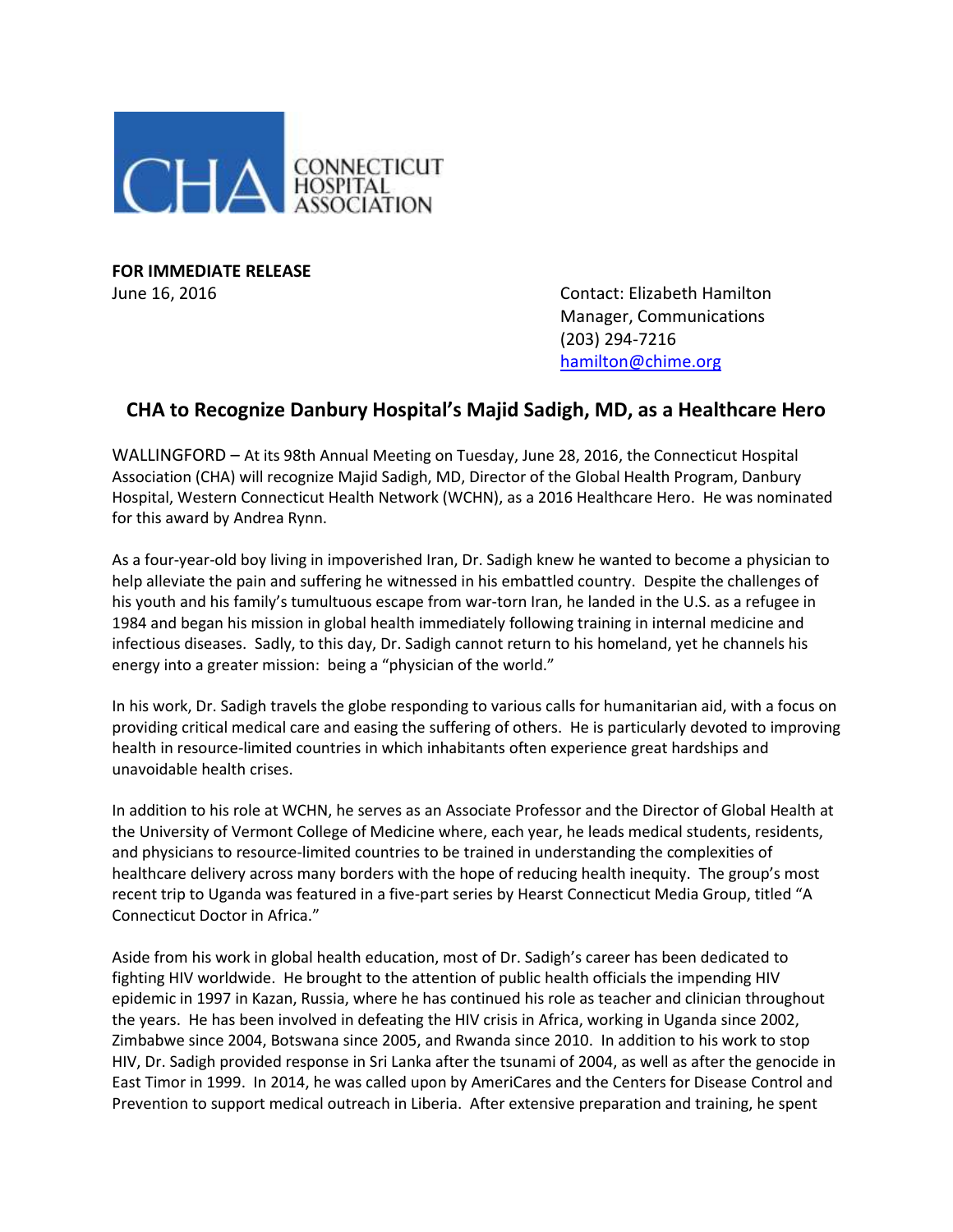many weeks serving as the Chief Medical Officer of the second American-made Ebola Treatment Unit, and as one of the main trainers of national healthcare workers in the prevention and treatment of Ebola in Buchanan. He returned to Connecticut with skills and insight pivotal in preparing WCHN staff and hospitals to ensure appropriate response in the event that such a crisis emerged in Connecticut.

Dr. Sadigh has taught us all that borders can stretch beyond the boundaries of one's heart, talent, and imagination.

CHA's Healthcare Heroes award was developed in 2002 to celebrate the invaluable contributions of healthcare workers, both to their field and to the community at large. Now in its 15th year, the presentation of the Healthcare Heroes awards has become a highlight of CHA's Annual Meeting.

###

The Connecticut Hospital Association has been dedicated to serving Connecticut's hospitals since 1919. Through state and federal advocacy, CHA represents the interests of Connecticut's hospitals on key healthcare issues in the areas of quality and patient safety, access and coverage, workforce, public health, and hospital reimbursement.